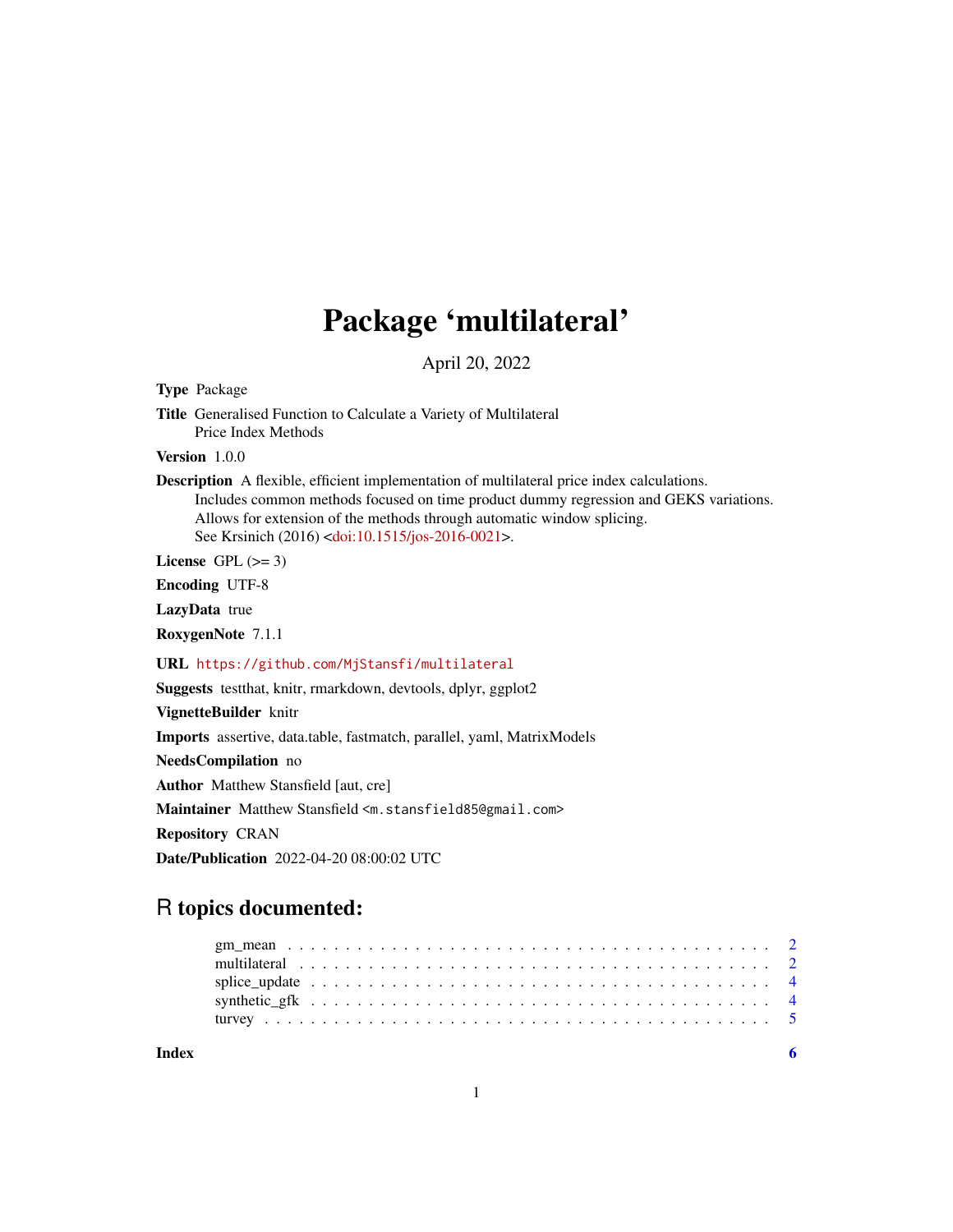<span id="page-1-0"></span>

#### Description

Calculate the geometric mean of a vector of numbers

#### Usage

 $gm_mean(x, na.rm = TRUE)$ 

#### Arguments

|       | an R numerical object                                                           |
|-------|---------------------------------------------------------------------------------|
| na.rm | a logical value indicating whether NA values should be stripped before the com- |
|       | putation proceeds.                                                              |

#### Value

If all values in x are numeric class, a single numeric class value is returned.

#### Examples

 $x < -c(0:10, 50)$ gm\_mean(x)

multilateral *Multilateral price index calculation*

#### Description

A flexible implementation of multilateral price index calculation for scanner data. This function can be applied on any dataset where key attributes exist (depending on method). Those are in general terms a period, ID, price, and quantity. It will allow for extension of the method by the use of calculation over a window of time and splicing them together.

#### Usage

```
multilateral(
  period,
  price,
  index_method,
  check_inputs_ind = TRUE,
  verbose = FALSE,
  ...
```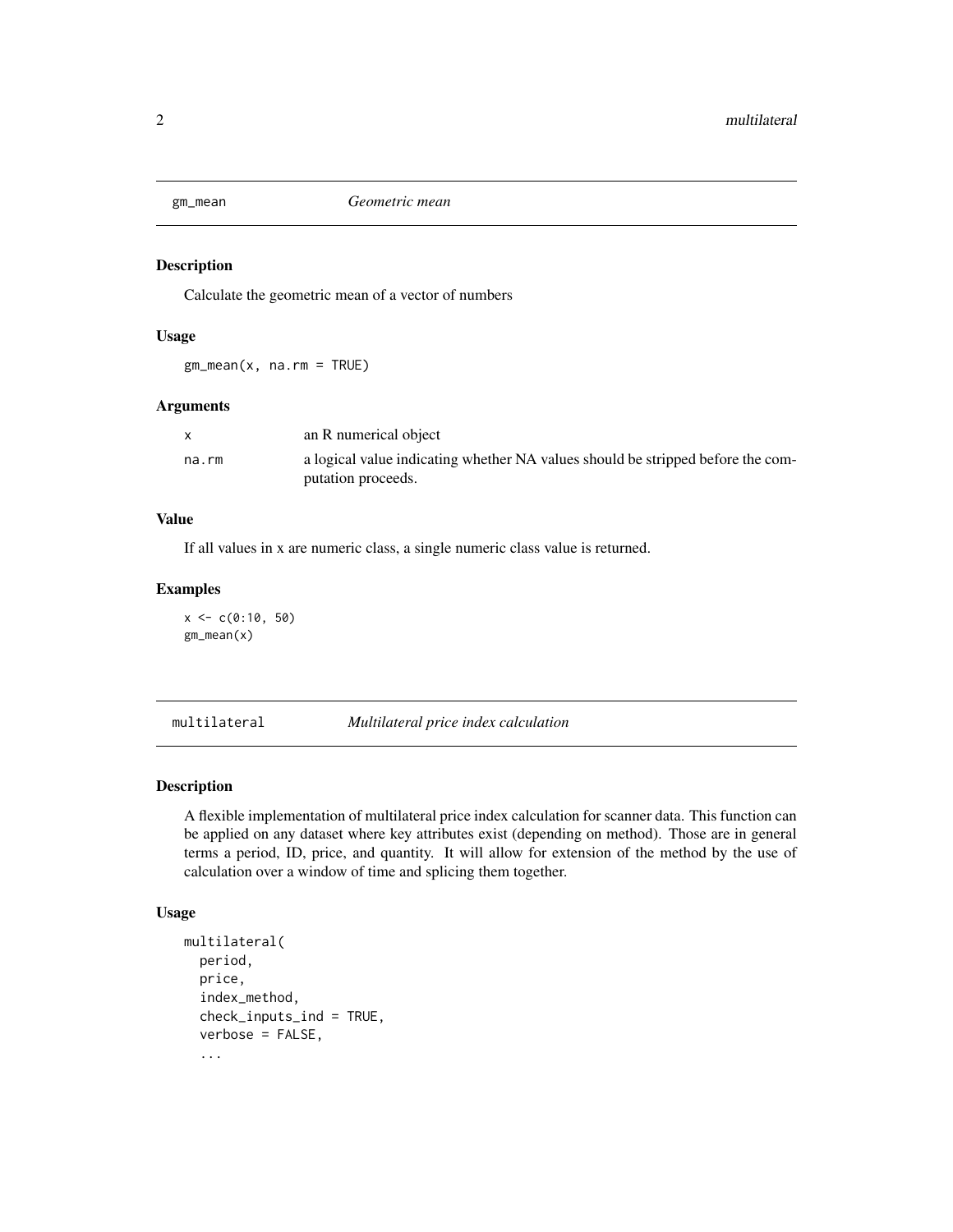#### multilateral 3

)

```
## S3 method for class 'multilateral'
print(x, \ldots)
```
#### Arguments

| period                           | vector of the periods corresponding to price observations.<br>NOTE: period must be of class Date or numeric. |
|----------------------------------|--------------------------------------------------------------------------------------------------------------|
| price                            | vector of prices                                                                                             |
| index_method<br>check_inputs_ind | The index method of choice                                                                                   |
|                                  | logical, whether to check inputs or not                                                                      |
| verbose                          | print additional information to console                                                                      |
|                                  | All other possible arguments, see details                                                                    |
| X                                | multilateral class object                                                                                    |

#### Details

The function takes vectors for each of the inputs. It is important to note that the period argument must be of numeric or Date class. This is because the order of the dates matters.

The function also has the capability to run in parallel, using the num\_cores argument. Note that for smaller datasets using non-parallel code is often faster than using parallelisation due to the overhead associated with dividing the job across multiple cores.

... represents all other possible arguments the user can provide, they include: id, quantity, weight, features, splice\_method, window\_length, matched, chain\_method, num\_cores

index\_method can be one of 'TPD', 'TDH', 'GEKS-J','GEKS-F','GEKS-T', or 'GEKS-IT' you can view the configuration file found under inst/config/index\_method\_config for more information

splice\_method can be one of 'half','window','movement','geomean', or 'geomean short' you can view the configuration file found under inst/config/splice\_method\_config for more information

#### Value

A list object of length 3 containing;

index, a data.frame of the final spliced price index based on the method specified index\_windows, a data.frame containing each individual windows index before splicing splice\_detail, a data.frame containing the breakdown of splice information

#### Examples

```
tpd_index <- multilateral(period = turvey$month,
                          id = turvey$commodity,
                          price = turvey$price,
                          quantity = turvey$quantity,
                          splice_method = "geomean",
```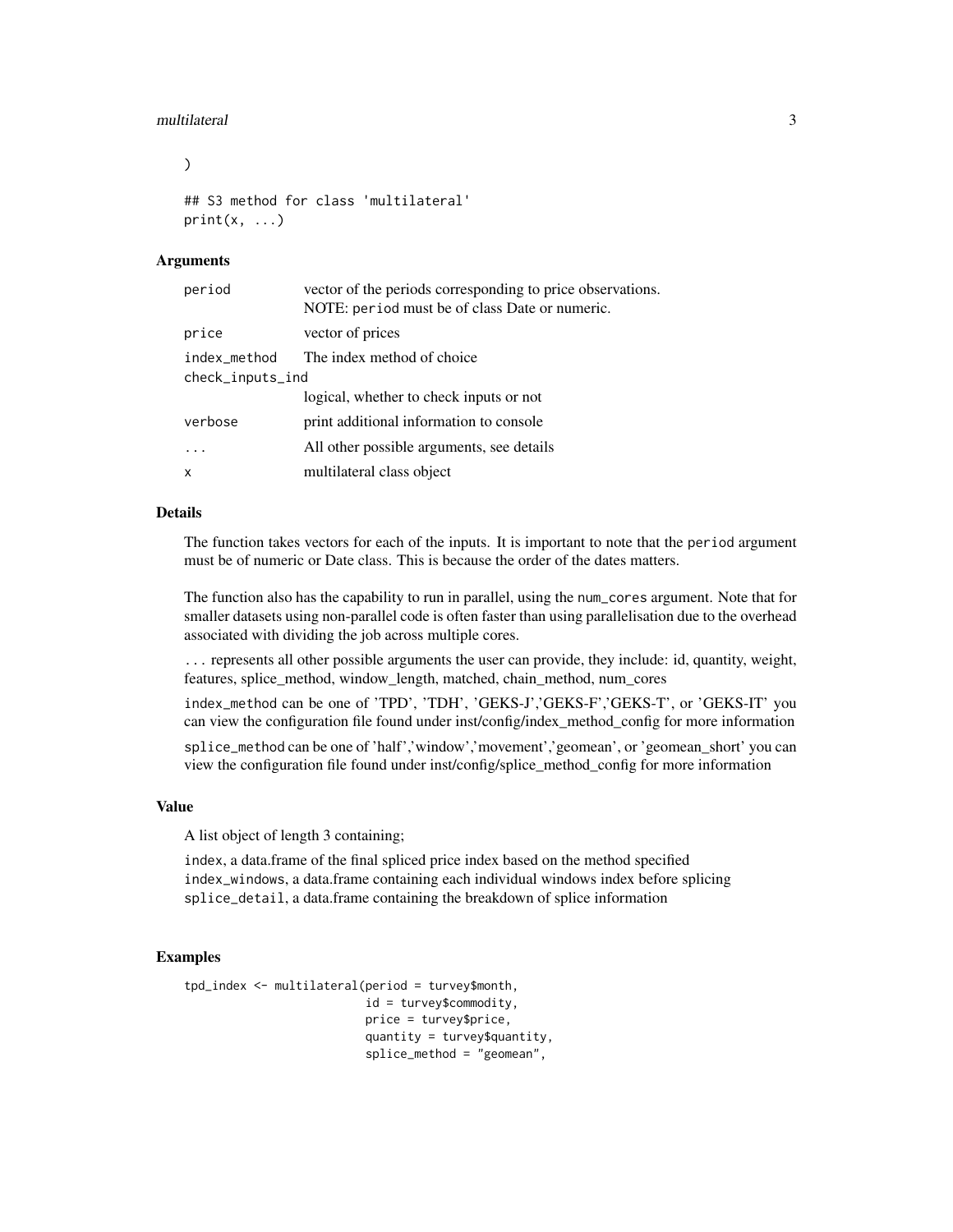window\_length = 13, index\_method = "TPD")

<span id="page-3-0"></span>splice\_update *Splice update*

#### Description

Calculate the splice factor

#### Usage

splice\_update(old\_window, new\_window, splice\_method)

#### Arguments

| old window    | vector of numeric values |
|---------------|--------------------------|
| new window    | vector of numeric values |
| splice_method | Method of splicing       |

#### Value

A numeric update factor of length 1, based on the splice\_method provided.

synthetic\_gfk *Synthetic scanner data for one consumer electronic product*

#### Description

GfK have made this available as a public good for the international statistical community, to aid research into new price index methods.

#### Usage

synthetic\_gfk

#### Format

data frame with 5509 rows and 15 variables

month\_num Month number, 0-25 char1-11 Product characteristics prodid\_num Product identifier, created from unique characteristics quantity The quantity of items sold in that month as an integer value Sales total (NZD)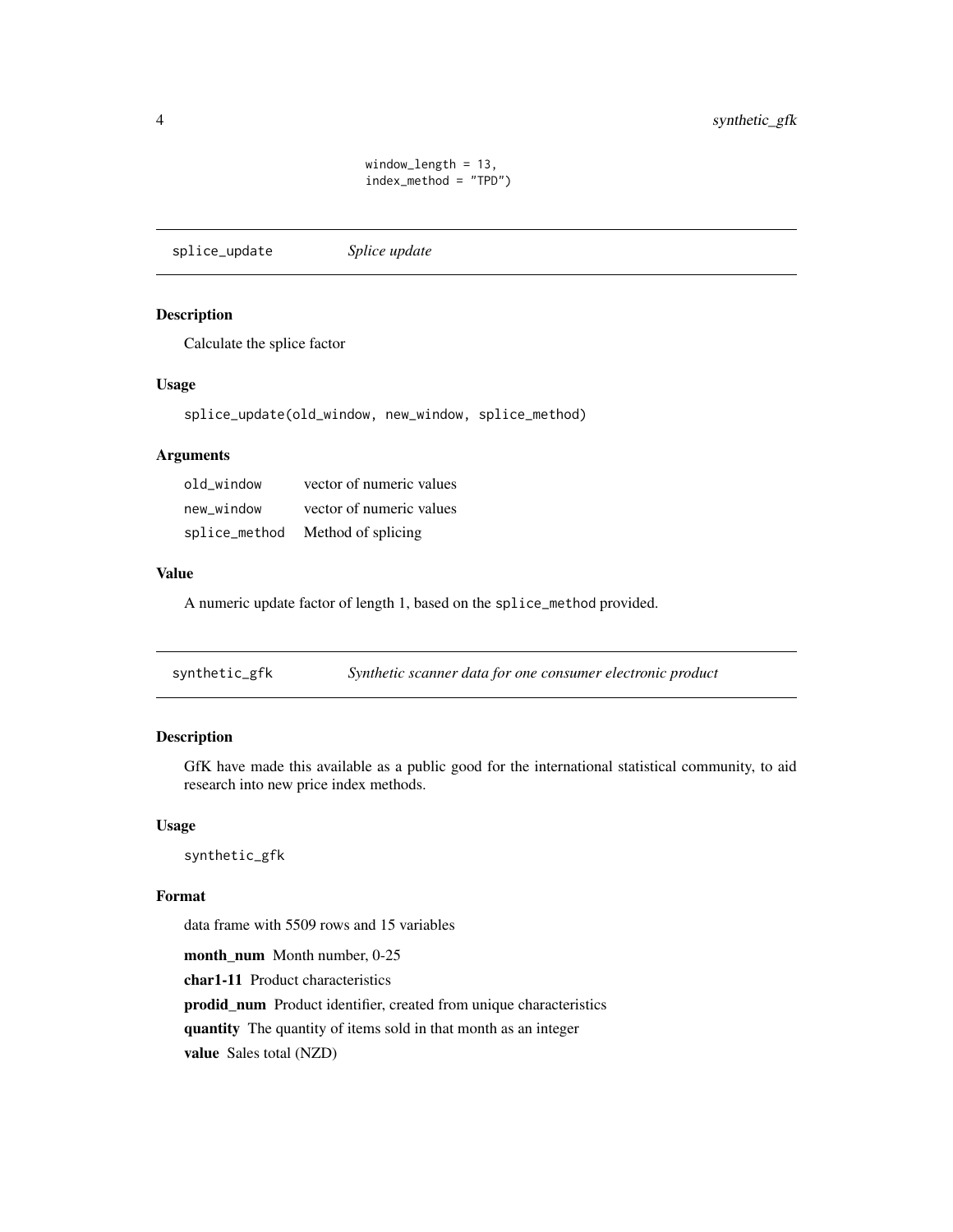#### <span id="page-4-0"></span>turvey 5

#### Details

The data is based on one product category from the scanner data used in production of the New Zealand Consumers Price Index.

The synthetic data has been heavily modified to remove identification potential, while still retaining some of the characteristics of scanner data which make traditional index methods inadequate - such as high product turnover and volatile price and quantities - which motivate the multilateral index methods that are currently being researched within the international statistical community.

#### Source

GfK New Zealand

turvey *Artificial prices of seasonal products Data created by R. Turvey*

#### Description

The is dataset is presented in the ILO CPI manual. In 1979 Turvey sent his artificial data set to statistical agencies around the world, asking them to use their normal techniques to construct monthly and annual average price indices. About 20 countries replied, and Turvey summarized the responses as follows: "It will be seen that the monthly indices display very large differences, e.g., a range of 129.12–169.50 in June, while the range of simple annual means is much smaller. It will also be seen that the indices vary as to the peak month or year."

#### Usage

turvey

#### Format

data frame with 176 rows and 4 variables

month The time as a Date type

commodity The seasonal product, as a factor (Apples, Grapes, Oranges, Peaches, Strawberries)

price The price as numeric

quantity The quantity of items sold in that month as an integer

#### Source

[https://www.ilo.org/wcmsp5/groups/public/---dgreports/---stat/documents/present](https://www.ilo.org/wcmsp5/groups/public/---dgreports/---stat/documents/presentation/wcms_331153.pdf)ation/ [wcms\\_331153.pdf](https://www.ilo.org/wcmsp5/groups/public/---dgreports/---stat/documents/presentation/wcms_331153.pdf)